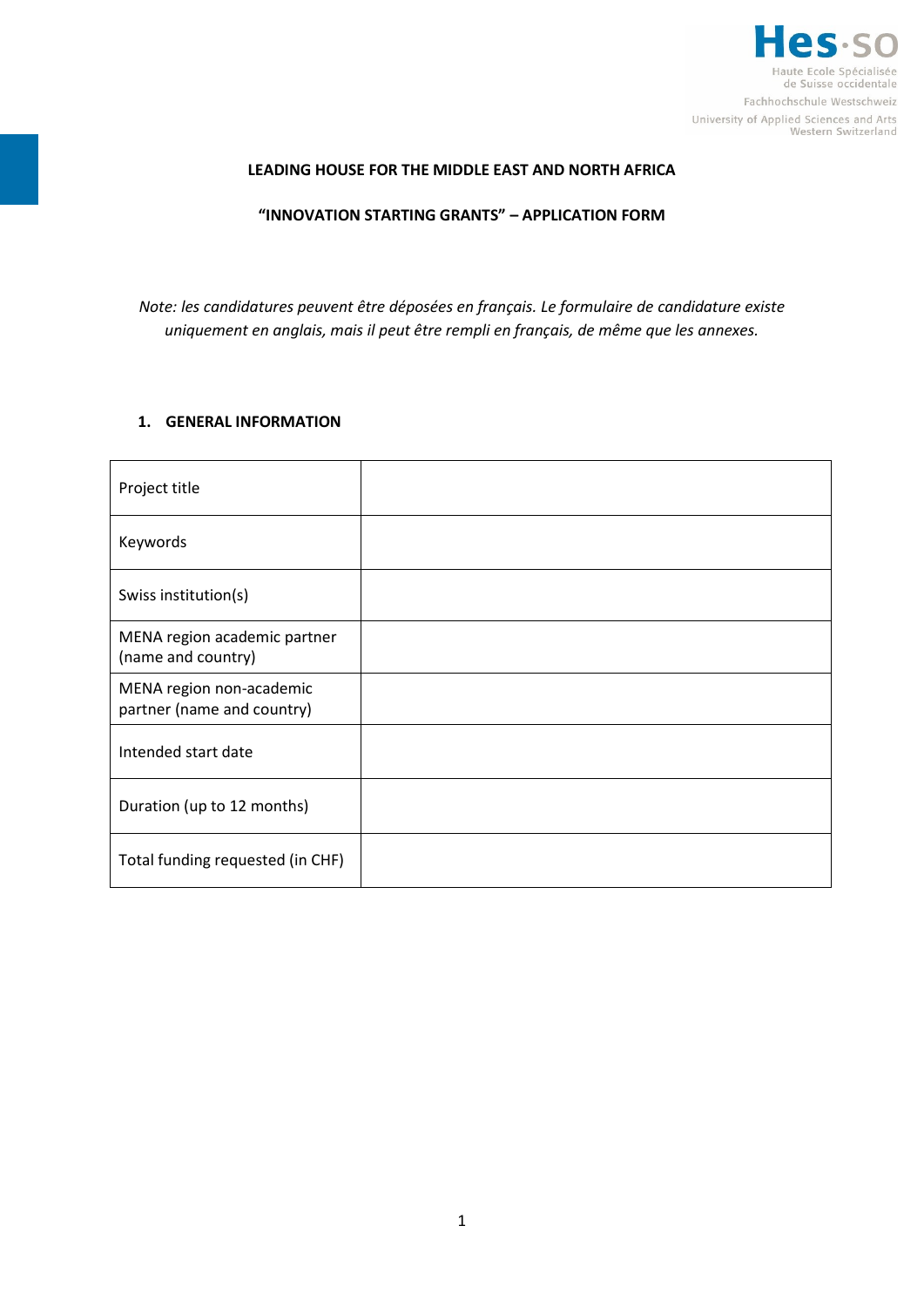

### **1.1. Swiss main applicant – Personal data**

| Family name:       |  |
|--------------------|--|
| First name(s):     |  |
| Academic degree:   |  |
| Gender:            |  |
| Date of birth:     |  |
| Nationality:       |  |
| Institution:       |  |
| Address:           |  |
| Postcode and city: |  |
| E-mail:            |  |
| Phone number:      |  |

### **1.2. Academic partner from the MENA region – Personal data**

| Family name:       |  |
|--------------------|--|
| First name(s):     |  |
| Academic degree:   |  |
| Gender:            |  |
| Date of birth:     |  |
| Nationality:       |  |
| Institution:       |  |
| Address:           |  |
| Postcode and city: |  |
| Country:           |  |
| E-mail:            |  |
| Phone number:      |  |

## **1.3. Non-academic partner from the MENA region – Personal data**

| Family name:              |  |
|---------------------------|--|
| First name(s):            |  |
| Academic degree (if any): |  |
| Gender:                   |  |
| Date of birth:            |  |
| Nationality:              |  |
| Company/institution:      |  |
| Address:                  |  |
| Postcode and city:        |  |
| Country:                  |  |
| E-mail:                   |  |
| Phone number:             |  |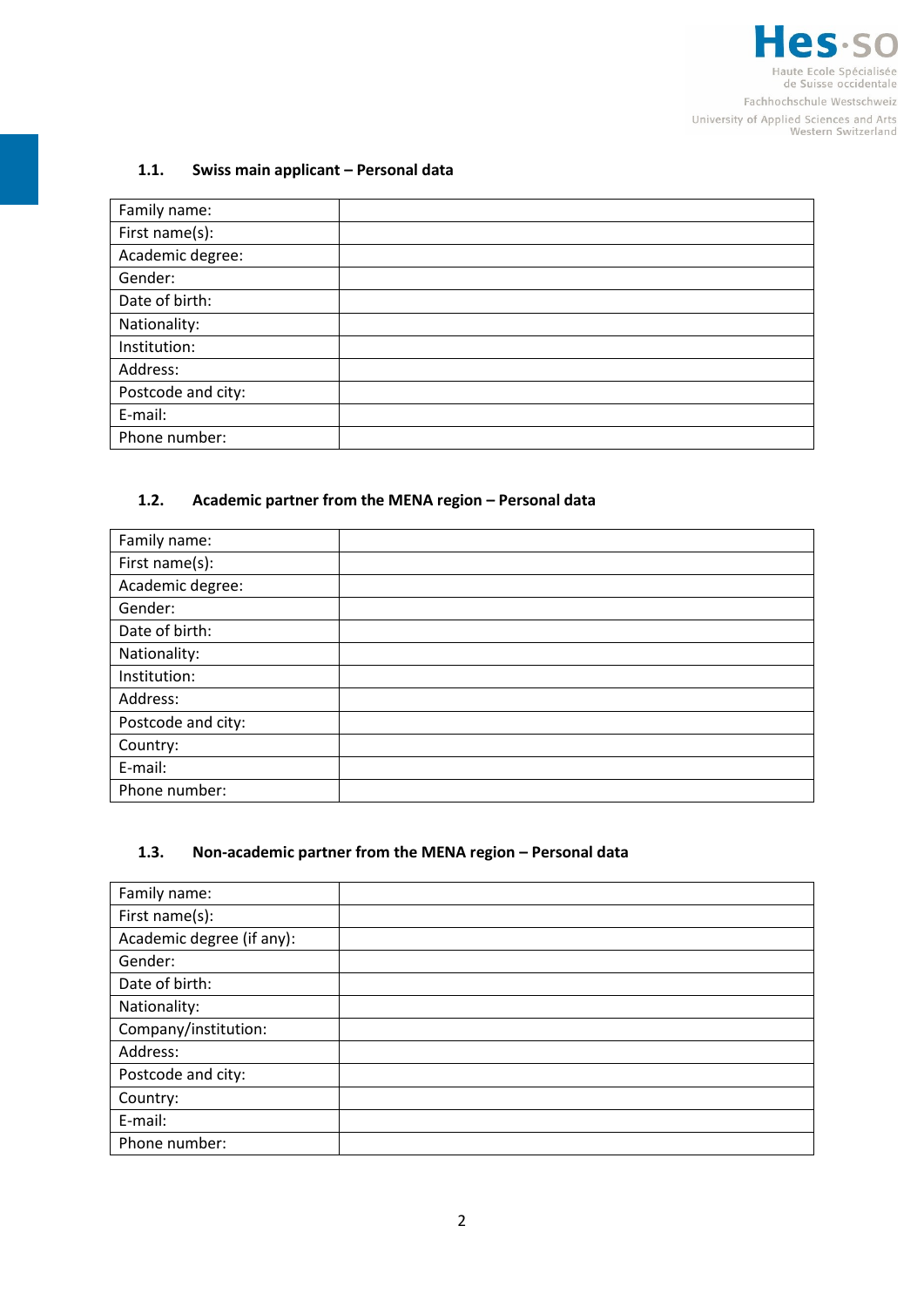

# **1.4. Additional Swiss or MENA region participants – Personal data**

Please add below additional tables for every additional participant, if applicable.

| Family name:       |  |
|--------------------|--|
| First name(s):     |  |
| Academic degree:   |  |
| Gender:            |  |
| Date of birth:     |  |
| Nationality:       |  |
| Institution:       |  |
| Address:           |  |
| Postcode and city: |  |
| Country:           |  |
| E-mail:            |  |
| Phone number:      |  |

| Family name:       |  |
|--------------------|--|
| First name(s):     |  |
| Academic degree:   |  |
| Gender:            |  |
| Date of birth:     |  |
| Nationality:       |  |
| Institution:       |  |
| Address:           |  |
| Postcode and city: |  |
| Country:           |  |
| E-mail:            |  |
| Phone number:      |  |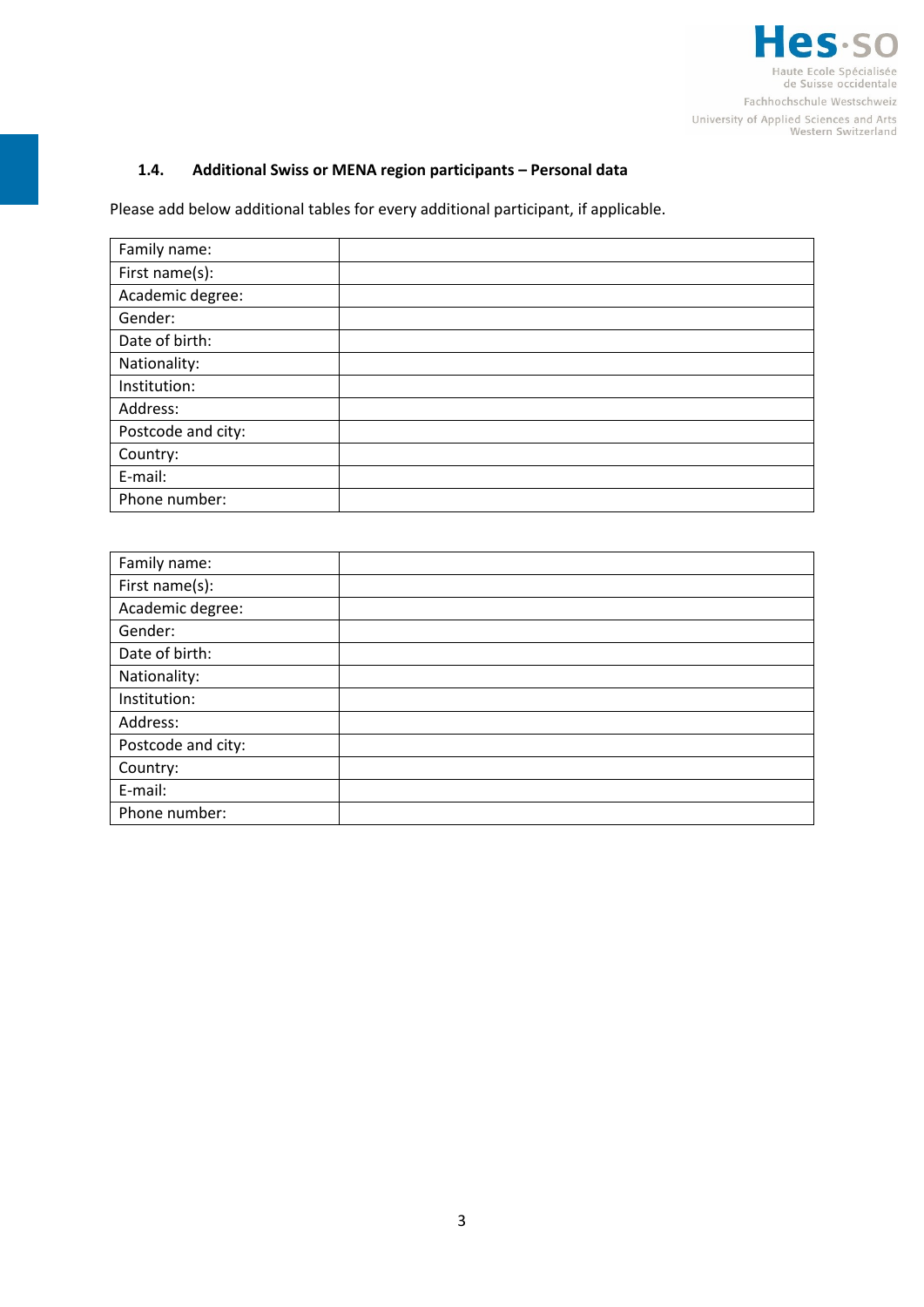

## **2. BUDGET**

Please fill in the budget tables, following the instructions below:

- Present the contributions of each partner (in cash and in kind).
- Third-party funding sources must be mentioned as well. If necessary, the table may be adapted by the applicant.
- A roundtrip economy ticket for flights up to CHF 1,000 per trip may be granted.
- Accommodation costs and consumables or equipment can be granted. Please indicate the estimated costs in detail.
- Partial salary costs may only be granted for the author of a joint proposal to be submitted to a larger funding agency.

## **2.1. Requested innovation starting grant**

The total requested innovation starting grant should include the budget needed by all three partners (tables 2.2, 2.3 and 2.4) minus the contributions (table 2.5).

Please note: Totals in each table and reported amounts in the table below are calculated automatically. In order to update one or more amounts in the tables, please press Ctr+A and F9, or highlight a cell and either press F9 or right-click and click "Update field", or close the file and open it again.

| Total project costs for the Swiss partner<br>(equals total from table 2.2)             | $\ddot{}$ |  |
|----------------------------------------------------------------------------------------|-----------|--|
| Total project costs for the MENA academic partner<br>(equals total from table 2.3)     | ٠         |  |
| Total project costs for the MENA non-academic partner<br>(equals total from table 2.4) | $\ddot{}$ |  |
| <b>Total contributions</b><br>(equals total from table 2.5)                            |           |  |
| Requested innovation starting grant                                                    |           |  |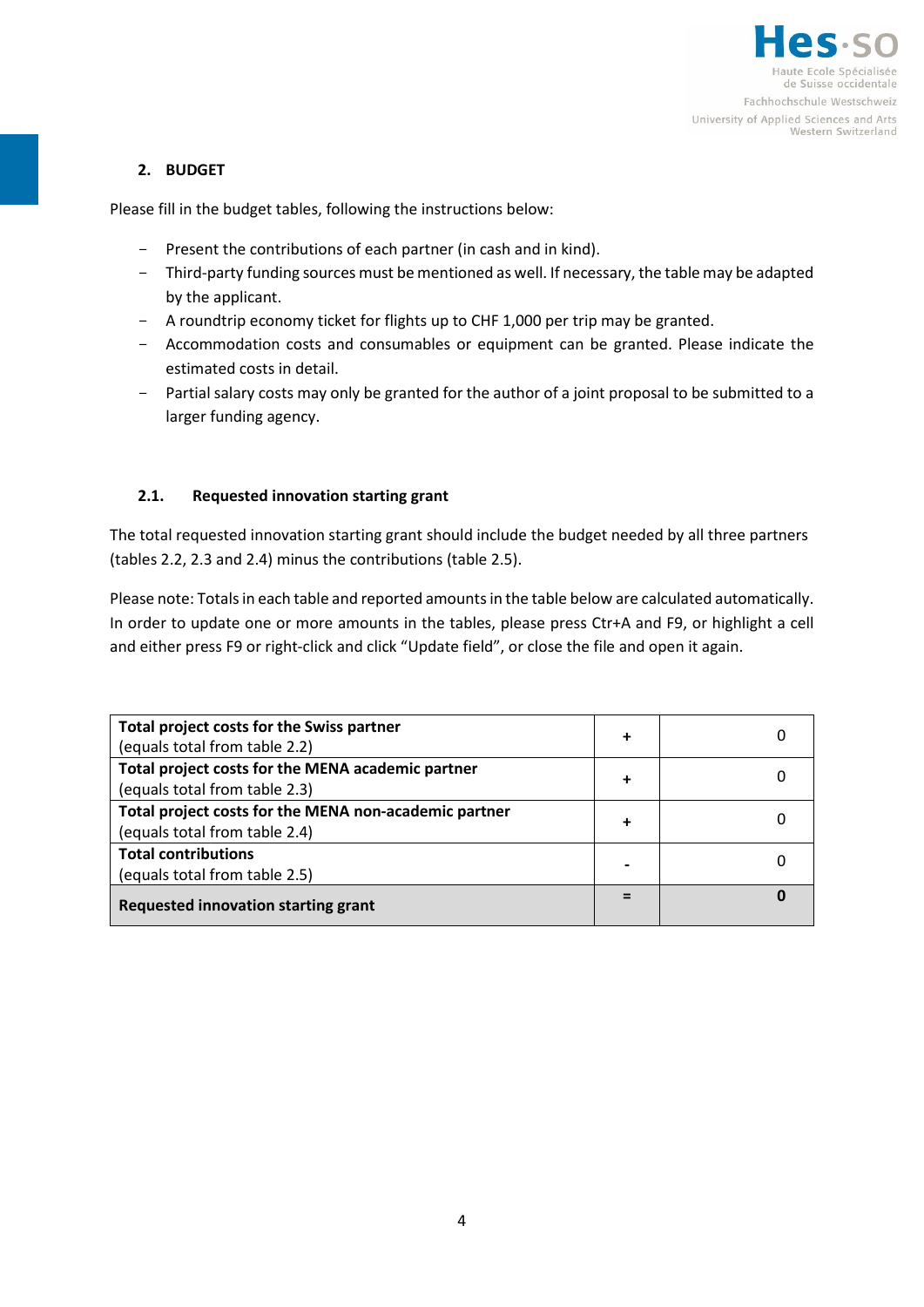

## **2.2. Project costs for the Swiss partner**

For each category or activity, give the total cost, including contributions (in cash and in kind) by the Swiss partner.

Salary cost contributions are only permitted for the preparation of a joint proposal to be submitted to a larger funding agency (e.g. Innosuisse).

| <b>Category or activity</b> | <b>Details</b> | <b>Amount (CHF)</b> |
|-----------------------------|----------------|---------------------|
| Salary contribution         |                |                     |
| Travel expenses             |                |                     |
| <b>Accommodation costs</b>  |                |                     |
| Costs for equipment         |                |                     |
| Costs for consumables       |                |                     |
| Other                       |                |                     |
| <b>Total amount</b>         |                | n                   |

### **2.3. Project costs for the MENA academic partner**

For each category or activity, give the total cost, including contributions (in cash and in kind) by the MENA academic partner.

| <b>Category or activity</b> | <b>Details</b> | <b>Amount (CHF)</b> |
|-----------------------------|----------------|---------------------|
| Travel expenses             |                |                     |
| <b>Accommodation costs</b>  |                |                     |
| Costs for equipment         |                |                     |
| Costs for consumables       |                |                     |
| Other                       |                |                     |
| <b>Total amount</b>         |                |                     |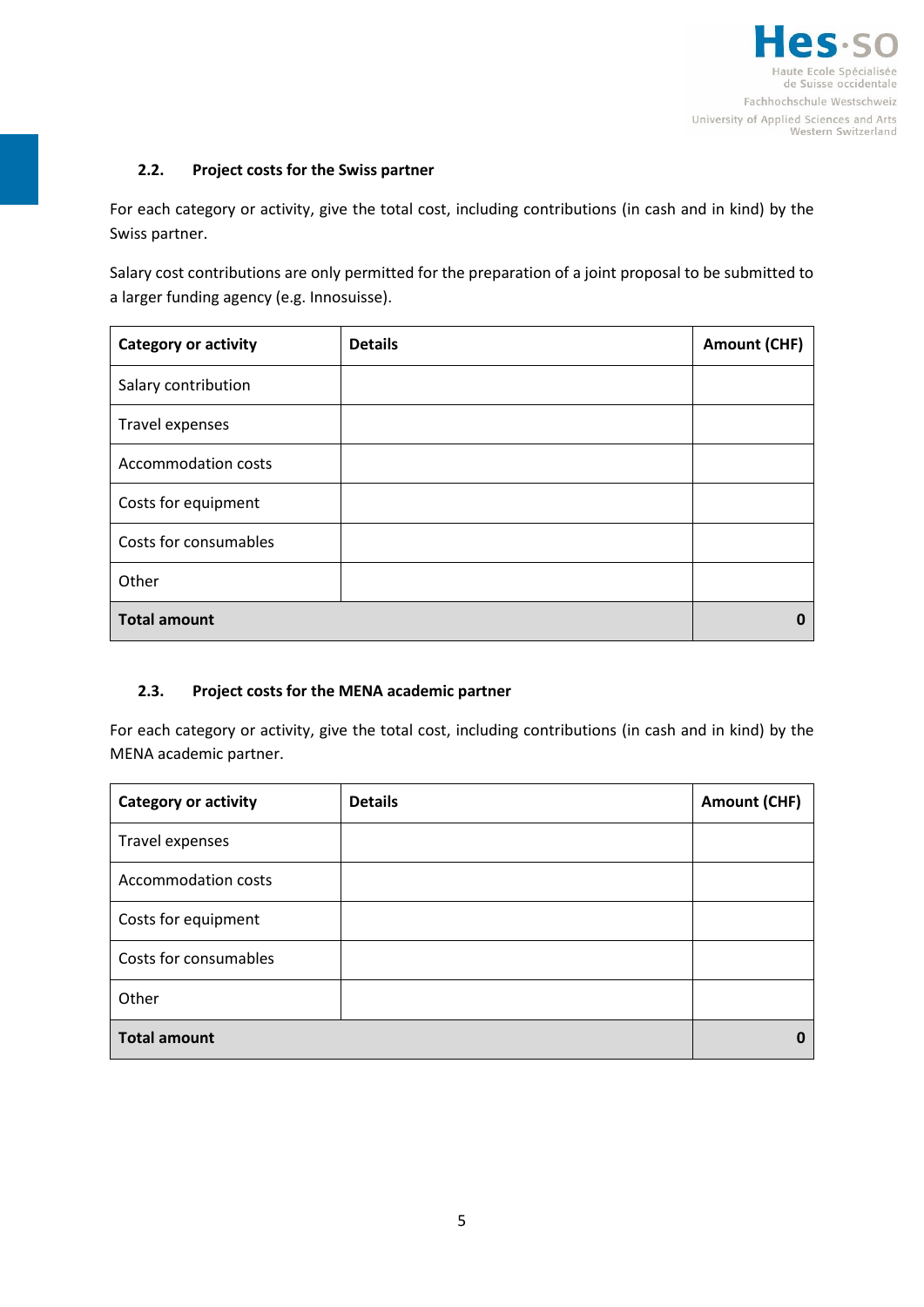

## **2.4. Project costs for the MENA non-academic partner**

For each category or activity, give the total cost, including contributions (in cash and in kind) by the MENA non-academic partner.

| <b>Category or activity</b> | <b>Details</b> | <b>Amount (CHF)</b> |
|-----------------------------|----------------|---------------------|
| Travel expenses             |                |                     |
| <b>Accommodation costs</b>  |                |                     |
| Costs for equipment         |                |                     |
| Costs for consumables       |                |                     |
| Other                       |                |                     |
| <b>Total amount</b>         |                |                     |

## **2.5. Contributions**

Please sum up the contributions (both in cash and in kind) by each partner. You can give details in the relevant column.

| <b>Source</b>                 | <b>Details</b> | <b>Amount (CHF)</b> |
|-------------------------------|----------------|---------------------|
| Swiss partner                 |                |                     |
| MENA academic partner         |                |                     |
| Non-academic partner          |                |                     |
| <b>External contributions</b> |                |                     |
| <b>Total amount</b>           |                |                     |